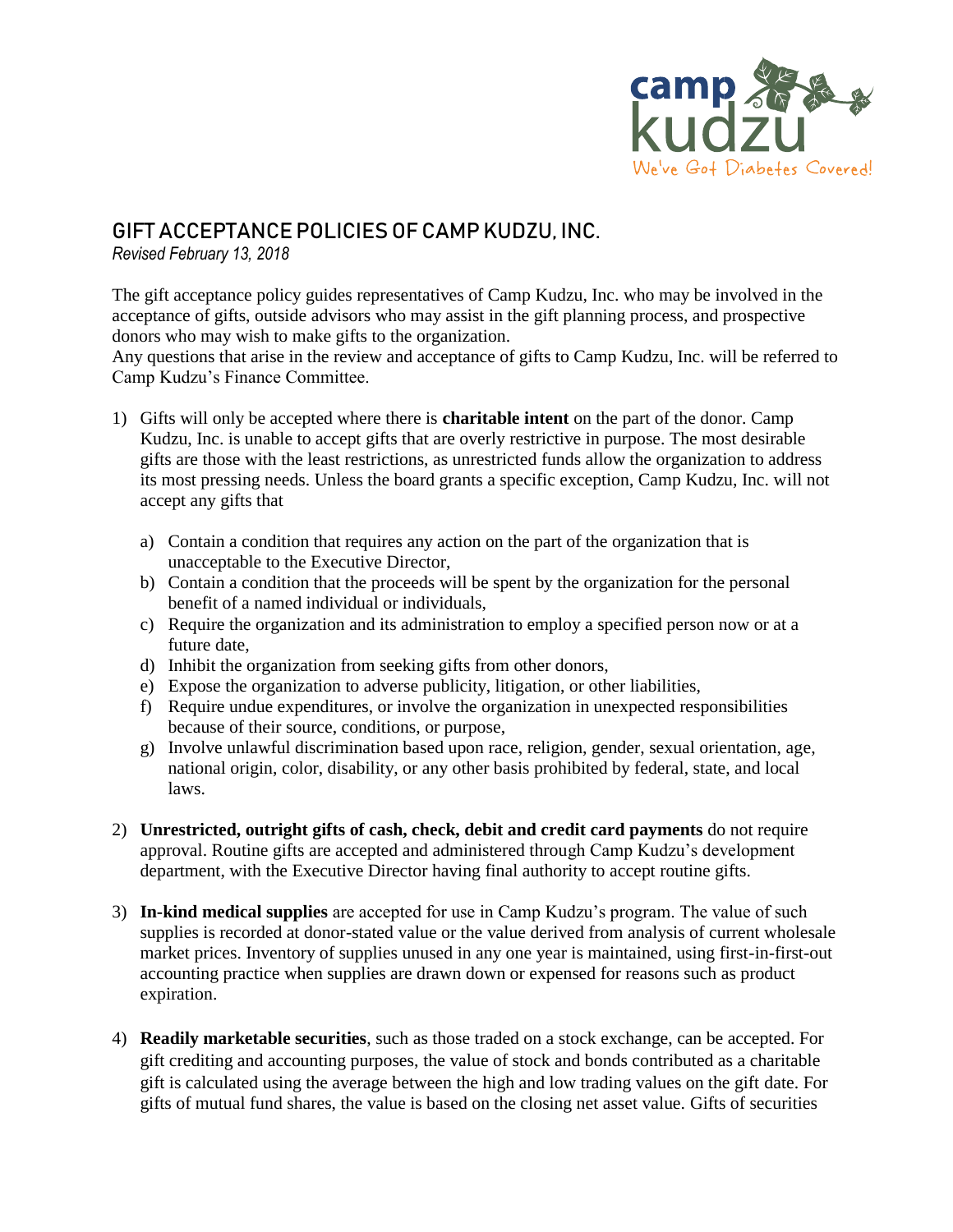are liquidated as soon as practical. Camp Kudzu will also add the following language in acknowledgement letters for stock gifts: *"Please consult your advisor about how the tax rules apply to your contribution***."**

5) **Non-publicly traded and/or closely held securities** may be accepted after the Finance Committee has reviewed and authorized acceptance of the gift. Donor shall provide the Finance Committee with an independent estimate of the fair market value of such securities and shall make no commitment for repurchase of such securities prior to completion of the gift.

The Finance Committee's review shall include, but not be limited to, the following:

- a) An estimate of fair market value,
- b) Any restrictions on the transfer,
- c) Whether and when an initial public offering is anticipated,
- d) Whether such securities may cause Camp Kudzu, Inc. to incur unrelated business income and tax liabilities on such income,
- e) Whether, when and how such securities may be liquidated.

The final determination on acceptance of the gift shall be at the sole and absolute discretion of the Finance Committee. Camp Kudzu, Inc. shall not be responsible for any costs or expenses incurred by Donor in the event Camp Kudzu, Inc determines it is in their best interests to not accept the gift.

6) **Real Estate** gifts must be reviewed by the Finance Committee which may consult advisors who are knowledgeable of such assets. The donor is responsible for obtaining and paying for an appraisal of the property. The appraisal must be performed by an independent and professional agent qualified to appraise real estate of type intending to be donated.

The following steps must be taken (the following list is not intended to be exhaustive, and the Finance Committee reserves the right to require Donor to take additional steps as may be necessary for the Finance Committee to make a reasonable determination with respect to the gift):

- a) The appraisal must be based upon a personal visitation and inspection of the property by the appraiser. It must show documented valuation of comparable properties.
- b) The appraisal should contain photographs of the property, the tax map number, the assessed value, the current asking price, a legal description of the property, the zoning status, any covenants and/or use restrictions on the property, and complete information regarding all mortgage, liens, litigation or title disputes.
- c) Property encumbered with a mortgage or other indebtedness cannot normally be accepted as a gift unless the donor agrees to assume all carrying costs until the property is liquidated. Exceptions to this guideline can be made when the value of the property exceeds the anticipated exposure, or will produce income, or will be used by Camp Kudzu, Inc. in its programs.
- d) Camp Kudzu, Inc. requires an environmental assessment in compliance with the Federal Law, which must be provided at the donor's expense.
- e) The donor may be asked to pay for all or a portion of the following:
	- i) Maintenance costs,
	- ii) Real estate taxes,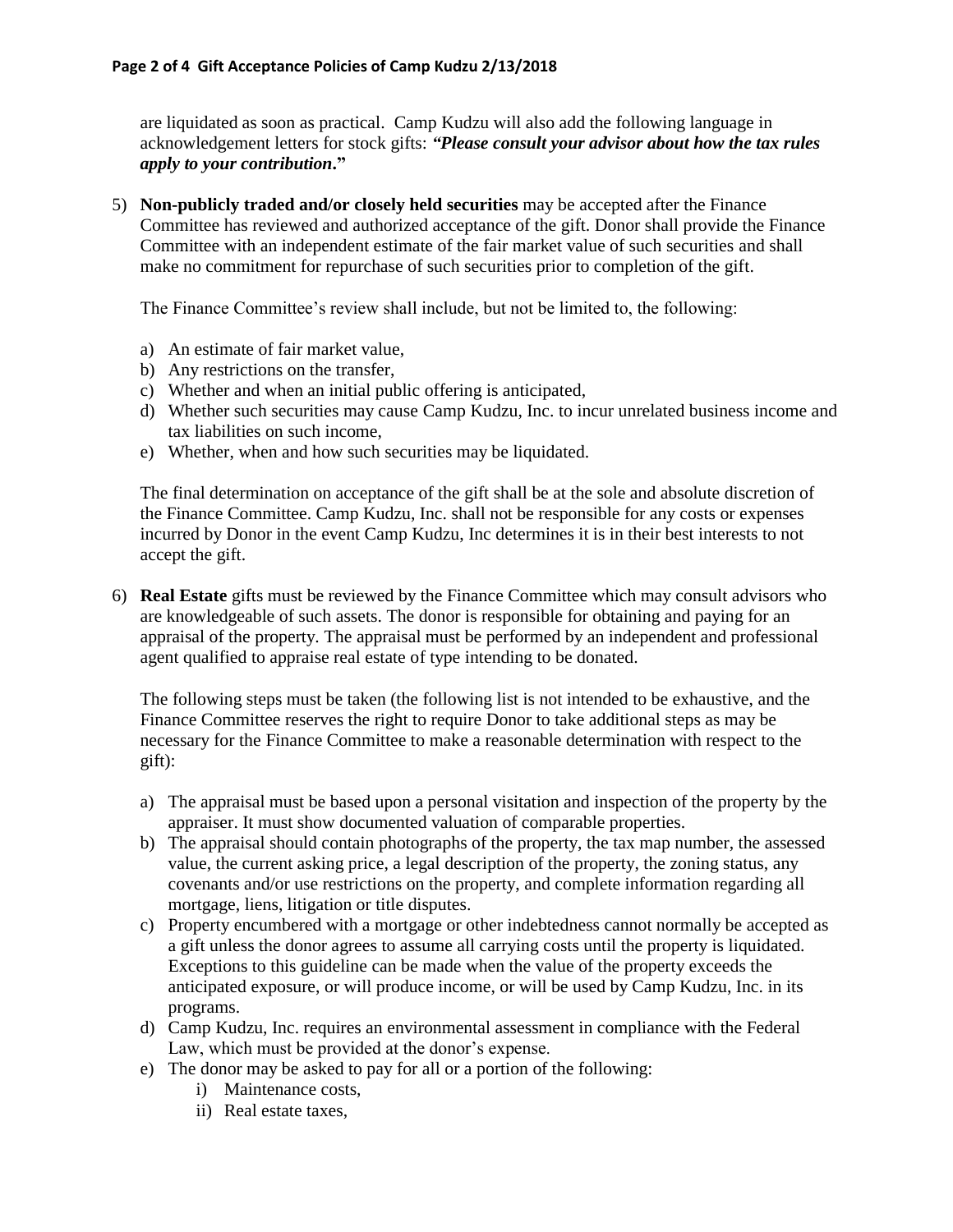- iii) Insurance,
- iv) Real estate broker's commission and other costs of the sale, and
- v) Appraisal costs.

For gift crediting and accounting purposes, the value of the gift is the appraised value of the real estate. However, this value may be reduced by costs of maintenance, insurance, real estate taxes, broker's commission or other expenses of sale.

The final determination of the acceptance of the real property shall be at the sole and absolute discretion of Camp Kudzu, Inc. Camp Kudzu, Inc. shall not be responsible for any costs or expenses incurred by Donor in the event Camp Kudzu, Inc determines it is in their best interests to not accept the gift.

7) **Life Insurance** gifts must be reviewed and authorized by the Finance Committee prior to acceptance, which acceptance shall be in the sole and absolute discretion of the Finance Committee. All gifts of life insurance must comply with applicable state insurance regulations, including insurable interest clauses. Camp Kudzu, Inc. does not accept any gifts requiring annuity payments that will be guaranteed by the organization.

Camp Kudzu will only accept a life insurance policy as a gift if Camp Kudzu, Inc. is named as the owner and beneficiary of 100% of the policy, unless the Finance Committee decides otherwise. If the gift is a paid-up policy, the value for gift crediting and accounting purposes is the policy's replacement cost.

- 8) **Tangible Personal Property** gifts, other than those donated for sale in a fund-raising event's auction, must be reviewed by the Finance Committee. Appraisal from a qualified outside appraiser must accompany the gift. All expenses incurred in connection with such appraisal shall be borne by the Donor. Camp Kudzu has the right to sell or dispose of property in the future without notice to donor.
- 9) **Deferred Gifts** can be made through any of a variety of vehicles, including:
	- a) Charitable remainder trust
	- b) Charitable lead trust
	- c) Bequest
	- d) Retained life estate.

Camp Kudzu will not act as an executor for a donor's estate, nor as a trustee of a charitable remainder trust, or similar trust. When donors are provided planned gift invitations or information, the following disclaimer should be included:

*We strongly urge that you consult with your attorney, financial and/or tax advisor to review and approve this information that we have shared with you free of charge or obligation. This information in no way constitutes advice.* 

10) **Donor Restrictions** are honored for donations equal to or greater than \$1,000 if the intent of the gift is in keeping with Camp Kudzu's mission and needs, as determined by the Executive Director. Camp Kudzu will create a fund for such gifts. Assets received with restrictions are